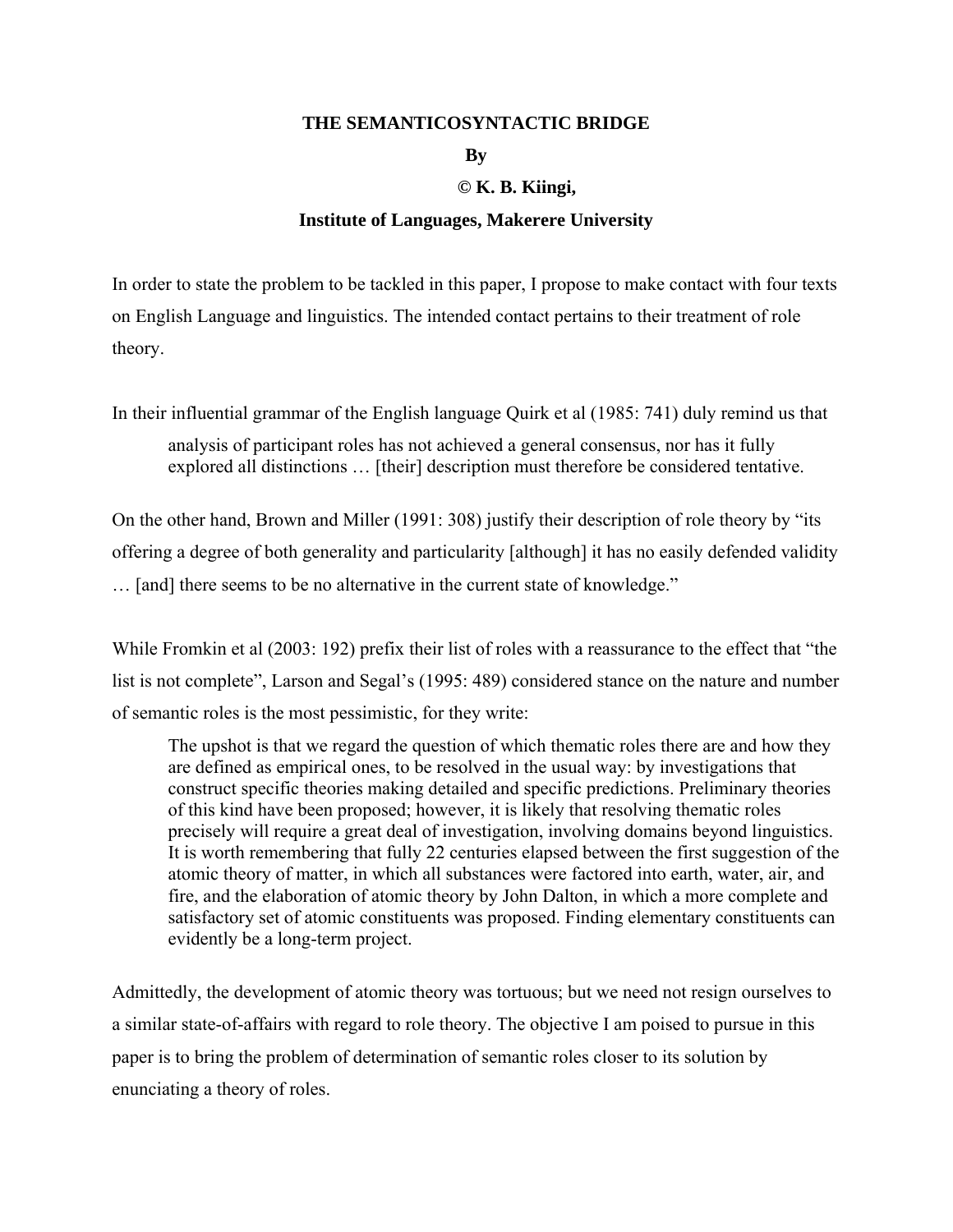I posit four semantic domains, fifteen semantic categories, and fifteen semantic roles. The adjoining Table 1 shows a taxonomy of the domains, and the categories and roles which populate the domains in ascending complexity.

|          | Nonphysical Domain s, p, l, n, g |
|----------|----------------------------------|
|          | Q, D, E, G, H, M, P, R, S, T     |
| $\rm II$ | Inorganic Domain k, c, m, r, t   |
|          | B, C                             |
| Ш        | Organic Domain v, f, z           |
| IV       | Human Domain a, h                |
|          | $N = N^1, N^2, N^3$              |
|          | $W = W^1, W^2, W^3$              |
|          | $A = A^1, A^2, A^3$              |

In Domain I,  $s = state$ ,  $p = proposition$ ,  $l = space$ ,  $n = number$ ,  $g = set$  (category aggregate);  $Q =$  nonvolitional nonchange bearer,  $D =$  direction,  $E =$  effect (consequence),  $G =$  goal,  $H =$  possessum,  $M =$  mediator,  $P =$  meronym (part),  $R =$  reference,  $S =$  source,  $T =$  theme.

In Domain II,  $k = change$ ,  $c = causation$ ,  $m = matter$ ,  $r = material object$ ,  $t = time$ ;  $B =$  nonvolitional change bearer,  $C =$  nonvolitional causer.

In Domain III,  $v = biotic matter$ ,  $f = plant$ ,  $z = animal$ .

In Domain IV,  $a = action$ ,  $h = human being$ ;  $N = volitional nonchange bearer$ , W = volitional change bearer, A = volitional causer (i. e. agent). N<sup>1</sup>, W<sup>1</sup> and A<sup>1</sup>; N<sup>2</sup>, W<sup>2</sup> and A<sup>2</sup>;  $N<sup>3</sup>$ ,  $W<sup>3</sup>$  and  $A<sup>3</sup>$  are practical, emotional and cognitive respectively.

If we let  $\Omega = Q$ , N; B, W; C, A; and

 $\Phi = D, E, G, H, M, P, R, S, T$ 

then if  $\epsilon_1$ ,  $\epsilon_2$ , and  $\epsilon_3$  are semantic categories, a minimal sentence in any natural language is formalizable as: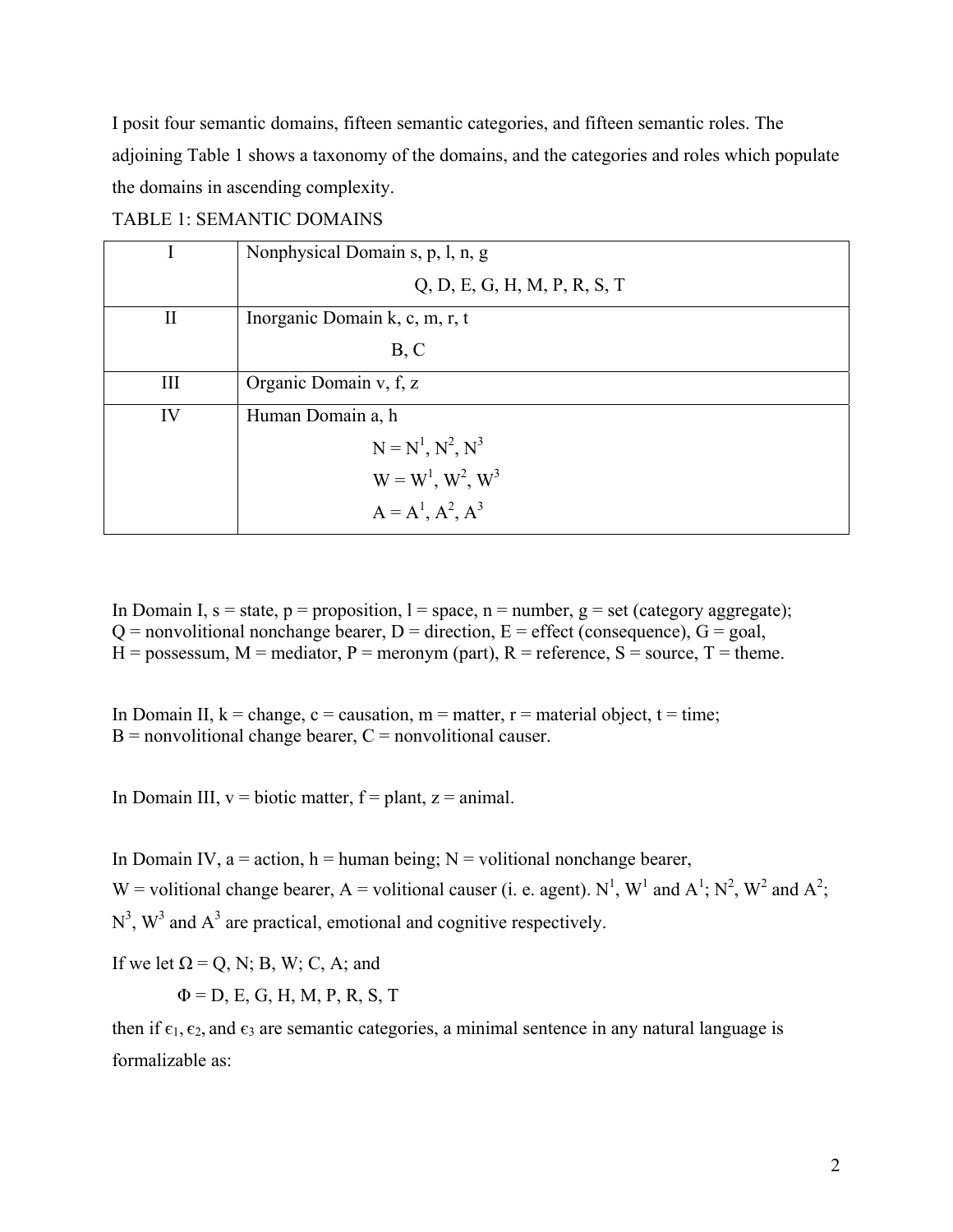SWFF (1)  $[Ωε]$ SWFF (2)  $[Ω<sub>ε<sub>1</sub></sub> Φ<sub>ε<sub>2</sub>]</sub>$ SWFF (3)  $[Ce<sub>1</sub> Ω<sub>ε<sub>2</sub>]</sub>$ SWFF (4)  $[C_{\epsilon_1} [\Omega \epsilon_2 \Phi \epsilon_3]]$ SWFF (5) [Ah Ω $\epsilon$ ] SWFF (6) [Ah  $[Ωε<sub>1</sub> Ωε<sub>2</sub>]$ ] SWFF (7) [Ah  $[Ce_1 \Omega e_2]$ ]

 $SWFF(1) - (7)$  are the semantic well-formed formulae in the theory under construction.

I now turn to the task of exemplifying SWFF $(1) - (7)$  as far as data from Quirk et al (1985: 754) sentences  $(1) - (39)$ , Brown and Miller (1991: 309) sentences  $(40) - (57)$  and Fromkin et al  $(2003: 192 - 3)$  sentences  $(58) - (66)$  allow. For each example sentence I shall reproduce the role analysis of the respective authors, and at once formalize it in my theory. For instance sentence (33) below will be treated as:

33(a) He [**agent**] (h) placed it [**aff**] (r) on the shelf [**loc**] (l).

 $(b)$  A<sup>1</sup>hBrGl

In the square brackets above I indicate the analysis of Quirk et al while my entity analysis is in round brackets. The whole sentence is then formalized as shown in 33(b). The abbreviations adopted in Quirk et al (1985: 754) are as follows:

| aff(ected) | ext(ernal causer) | pos(itioner) |
|------------|-------------------|--------------|
| agent(ive) | instr(ument)      | recip(ient)  |
| attribute) | $(prop)$ it       | result(ant)  |
| cog(nate)  | loc(ative)        | temp(oral)   |
| eventive)  |                   |              |

- 1(a) She [**aff**] (h) is happy [**attrib**] (N).  $(b)$  N<sup>2</sup>h
- 2(a) He [**agent**] (h) turned traitor [**attrib**] (W). (b) Wh
- 3(a) The Sahara [**loc**] (l) is hot [**attrib**] (Q). (b) Ql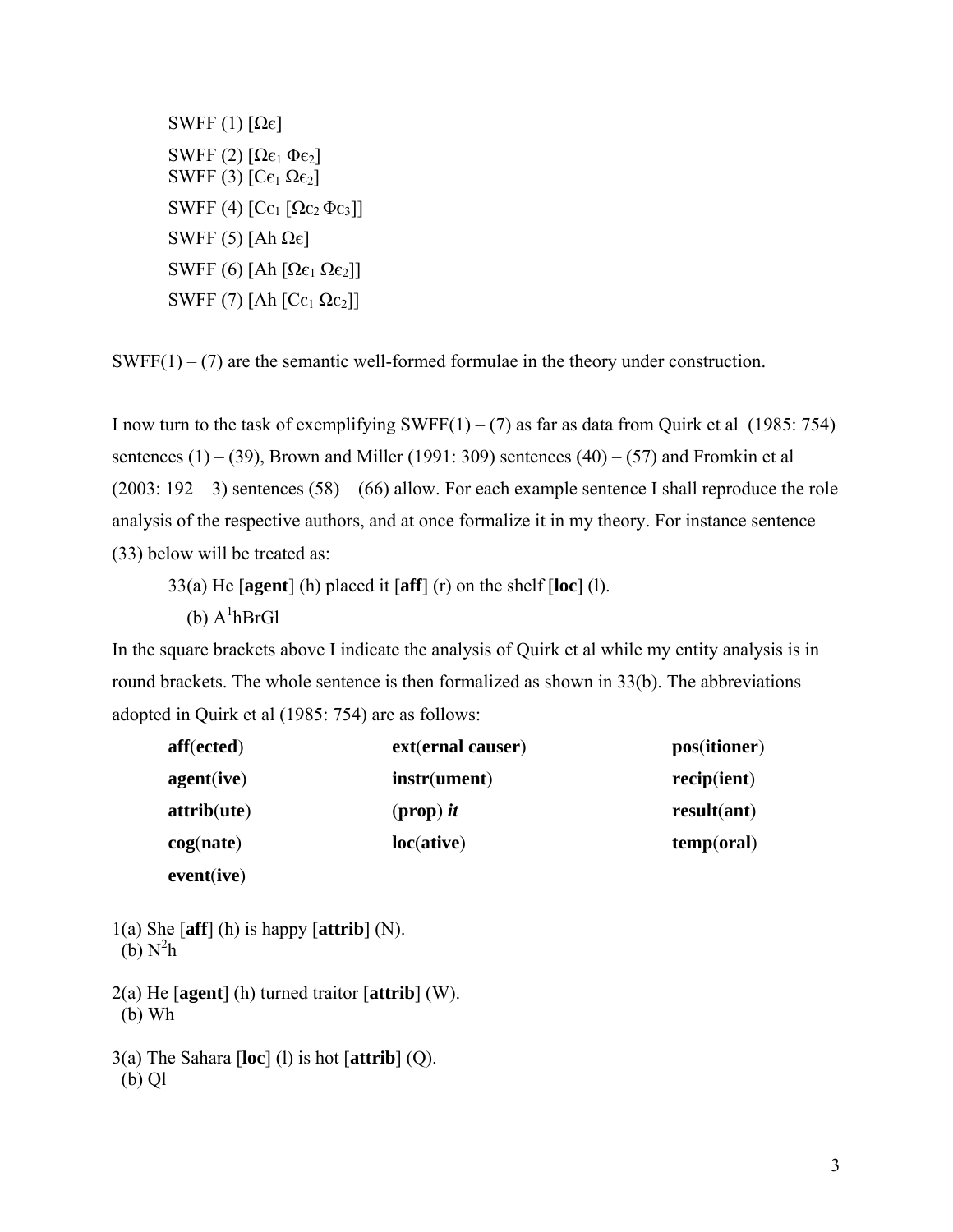- 4(a) Last night [**temp**] (t) was warm [**attrib**] (Q). (b) Qt
- 5(a) The show [**event**] (g) was interesting [**attrib**] (Q). (b) Qg
- 6(a) It  $\left[\text{it} \right]$  ( $\epsilon$ ) is windy  $\left[\text{attrib} \right]$  (Q). (b)  $Q\epsilon$
- 7(a) He [**aff**] (h) was at school [**loc**] (l). (b) NhRl
- 8(a) She [**agent**] (h) got into the car [**loc**] (l).  $(b)$  W<sup>1</sup>hGl
- 9(a) He [**pos**] (h) is lying on the floor [**loc**] (l).  $(b)$  N<sup>1</sup>hR<sub>1</sub>
- 10(a) The meeting [**event**] (g) is at eight [**temp**] (t). (b) QgRt
- 11(a) He [**agent**] (h) was working. (b) Ah
- 12(a) She [**pos**] (h) is standing.  $(b) N<sup>1</sup>h$
- 13(a) The curtains [**aff**] (r) disappeared. (b) Br
- 14(a) The wind [**ext**] (g) is blowing. (b) Bg
- 15(a) It [**it**] (g) raining. (b) Bg
- 16(a) He [**agent**] (h) threw the ball [**aff**] (r).  $(b)$  A<sup>1</sup>hBr
- 17(a) Lightning [**ext**] (g) struck the house [**aff**] (l). (b) CgBl
- 18(a) He [**pos**] (h) is holding a knife [**aff**] (r).  $(b)$  A<sup>1</sup>hQr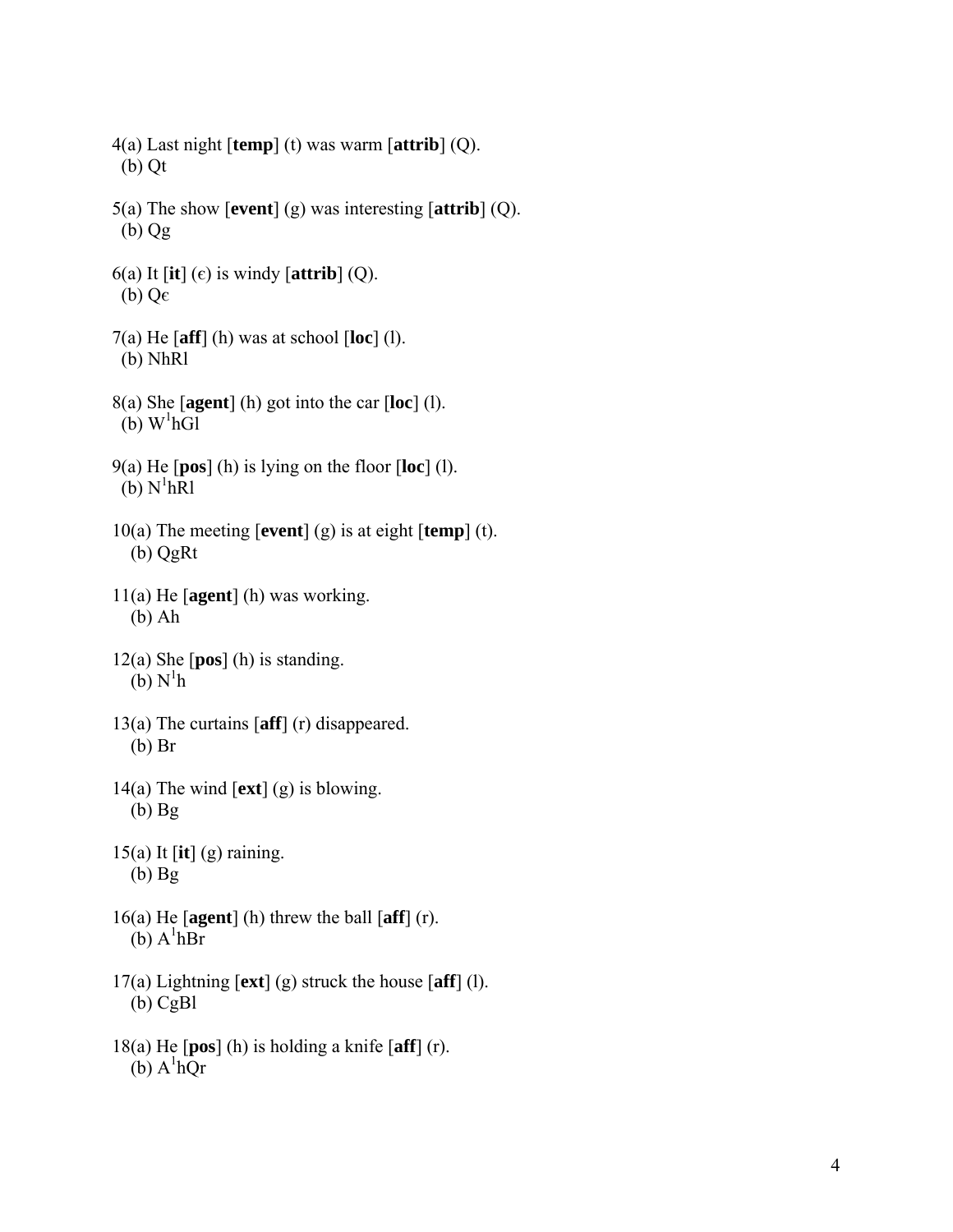- 19(a) The stone  $\left[$ **instr** $\right]$  (r<sub>1</sub>) broke the window  $\left[$ **aff** $\right]$  (r<sub>2</sub>). (b)  $Cr_1Br_2$
- 20(a) She [**recip**] (h) has a car [**aff**] (r). (b) NhHr
- 21(a) We  $\lceil \text{agent} \rceil$  (h<sub>1</sub>) paid the bus driver  $\lceil \text{recip} \rceil$  (h<sub>2</sub>).  $(b)$  A<sup>1</sup>h<sub>1</sub>Wh<sub>2</sub>
- 22(a) The will [**instr**] (g) benefits us [**recip**] (h) all. (b) QgRh
- 23(a) They [**agent**] (h) climbed the mountain [**loc**] (l).  $(b)$   $A^{1}B1$
- 24(a) The bus [**loc**] (r) seats thirty [**aff**] (h). (b) NhRr
- 25(a) They [**agent**] (h) fought a clean fight [**cog**] (g).  $(b)$  A<sup>1</sup>hEg
- 26(a) I [**agent**] (h) wrote a letter [**result**] (r).  $(b)$  A<sup>1</sup>hEr
- 27(a) They [**agent**] (h) had an argument [**event**] (g).  $(b)$   $A^3$ hEg
- 28(a) He [**agent**] (h) nodded his head [**instr**] (r).  $(b)$  A<sup>1</sup>hBr
- 29(a) He  $\lceil \text{agent} \rceil$  (h<sub>1</sub>) declared her  $\lceil \text{aff} \rceil$  (h<sub>2</sub>) the winner  $\lceil \text{attribute} \rceil$ . (b)  $Ah<sub>1</sub>E[Wh<sub>2</sub>]$
- 30(a) The sun  $[\text{ext}](r_1)$  turned it  $[\text{aff}](r_2)$  yellow  $[\text{attrib}]$ . (b)  $Cr<sub>1</sub>Br<sub>2</sub>$
- 31(a) The revolver [**instr**] (r) made him [**aff**] (h) afraid [**attrib**]. (b) CrWh
- 32(a) I [**recip**] (h) found it [**aff**] (r) strange [**attrib**]. (b)  $W^2 h T[Qr]$
- 33(a) He [**agent**] (h) placed it [**aff**] (r) on the shelf [**loc**] (l).  $(b)$  A<sup>1</sup>hBrGl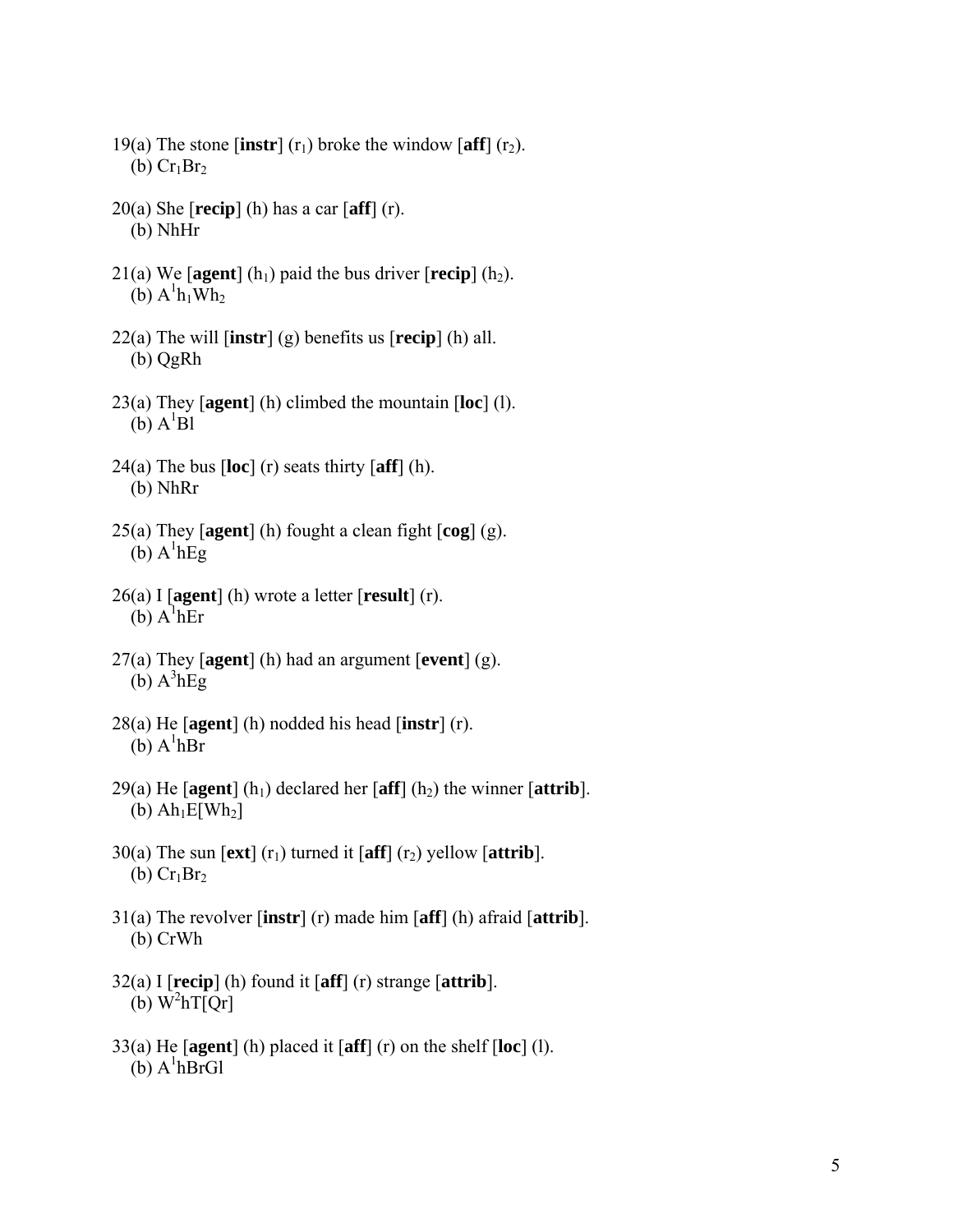- 34(a) The storm [**ext**] (g) drove the ship [**aff**] (r) ashore [**loc**] (l). (b) CgBrGl
- 35(a) A car  $\left[\text{instr}\right]$  (r<sub>1</sub>) knocked it  $\left[\text{aff}\right]$  (r<sub>2</sub>).  $(b) Cr<sub>1</sub>Br<sub>2</sub>$
- 36(a) I  $\lceil \text{recip} \rceil$  (h) prefer them  $\lceil \text{aff} \rceil$  (r<sub>1</sub>) on toast  $\lceil \text{loc} \rceil$  (r<sub>2</sub>). (b)  $N^2 h T [Qr_1 Rr_2]$
- $37(a)$  I [agent] (h<sub>1</sub>) bought her [**recip**] (h<sub>2</sub>) a gift [aff] (r). (b)  $A^1h_1BrRh_2$
- 38(a) She [**agent**] (h) gave the door [**aff**] (r) a kick [**event**] (g).  $(b)$  A<sup>1</sup>hCgBr
- 39(a) She  $\lceil \text{agent} \rceil$  (h<sub>1</sub>) knitted me  $\lceil \text{recip} \rceil$  (h<sub>2</sub>) a sweater  $\lceil \text{result} \rceil$  (r).  $(b)$  A<sup>1</sup>h<sub>1</sub>ErRh<sub>2</sub>
- 40(a) She [**Agent**] (h) was singing. (b) Ah
- 41(a) The string [**Patient**] (r) broke. (b) Br
- 42(a) John [**Agent**] (h) sharpened the knife [**Patient**] (r).  $(b)$  A<sup>1</sup>hBr
- 43(a) The dog [**Agent**] (z) is digging a hole [**Result**] (l). (b) CzEl
- 44(a) Harold [**Agent**] (h) ran a mile [**Range**] (l).  $(b)$  W<sup>1</sup>hMl
- 45(a) Susan [**Agent**] (h) went to Denmark [**Locative Goal**] (l).  $(b)$  W<sup>1</sup>hGl
- 46(a) Yasuko [**Agent**] (h) is arriving from Kyoto [**Locative Source**] (l).  $(b)$  W<sup>1</sup>hSl
- 47(a) Helen [**Agent**] (h) traveled via Samarkand [**Locative Path**] (l).  $(b)$  W<sup>1</sup>hMl
- 48(a) She  $[Agent]$  (h<sub>1</sub>) gave the book (r) to Bill [**Patient Goal**] (h<sub>2</sub>).  $(b)$  A<sup>1</sup>h<sub>1</sub>W<sup>I</sup>h<sub>2</sub>Hr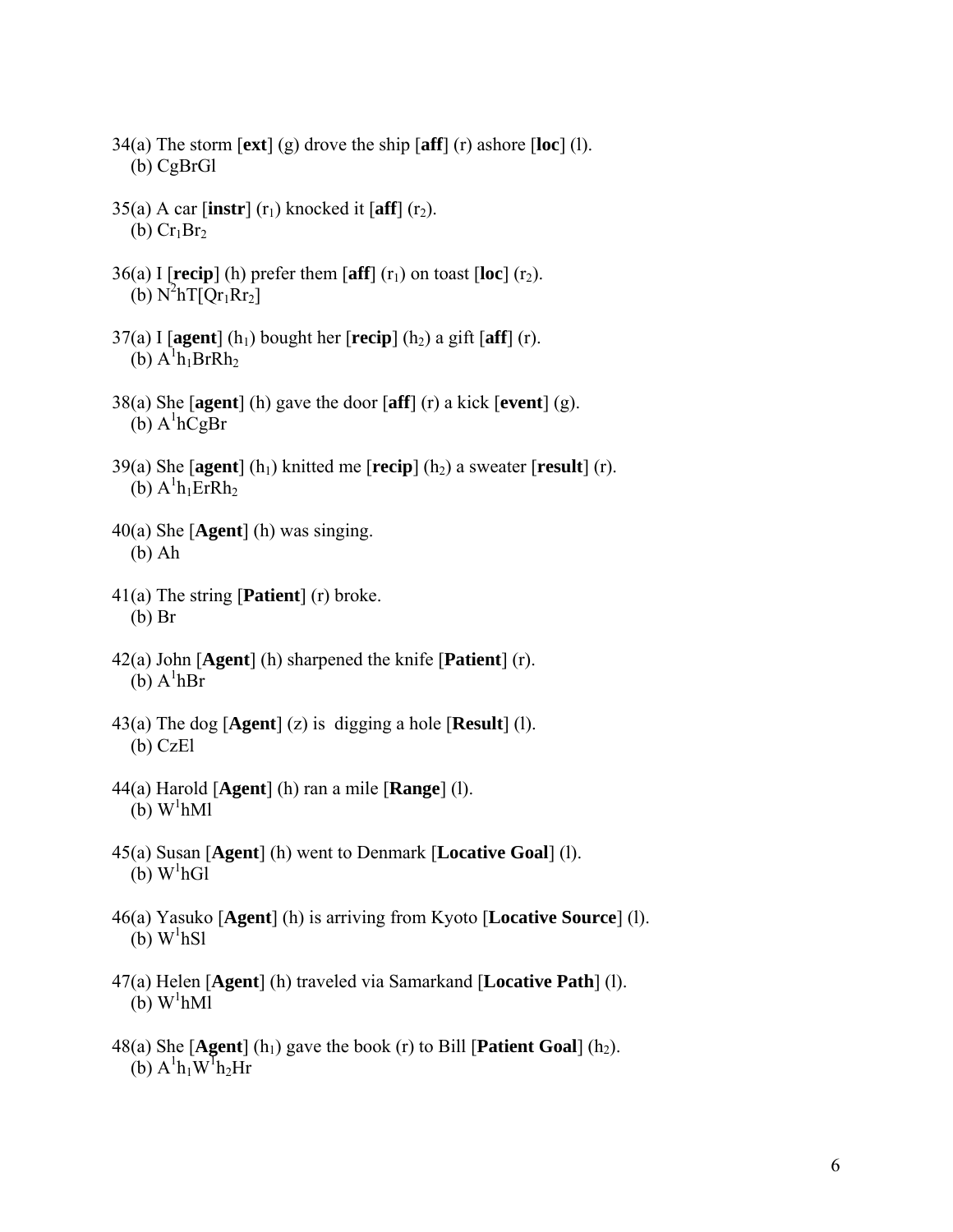- 49(a) I  $[$ **Agent** $]$  (h<sub>2</sub>) got the cassette (r) from David  $[$ **Patient Source** $]$  (h<sub>1</sub>). (b)  $A^1h_1W^1h_2Hr$
- 50(a) I  $[Agent]$  (h<sub>1</sub>) contacted Jane (h<sub>3</sub>) via her sister  $[Pational Path]$  (h<sub>2</sub>).  $(b)$  Ah<sub>1</sub>Bh<sub>3</sub>Mh<sub>2</sub>
- 51(a) The painting [**Neutral**] (r) cost ₤5,000 [**Range**] (g). (b) QrMg
- 52(a) Miranda [**Dative**] (h) knew all the answers [**Neutral**] (g).  $(b) N<sup>3</sup>Hg$
- 53(a) Harriet [**Dative**] (h) owns a cat [**Neutral**] (z).  $(b) N<sup>1</sup>Hz$
- 54(a) Celia [**Dative**] (h) is cold/ sad. (b) Nh
- 55 (a) The child [**Neutral**] (h) is sleeping. (b) Nh
- 56(a) The town [**Neutral**] (l) is dirty [**Attribute**]. (b) Ql
- 57(a) Fiona [**Neutral**] (h) is the convener [**Role**]. (b) Nh
- 58(a) Joyce [**Agent**] (h) ran.  $(b)$  W<sup>1</sup>h
- 59(a) Mary (h) found the puppy [**Theme**] (z).  $(b)$  W<sup>1</sup>hTz
- 60(a) It (g) rains in Spain [**Location**] (l). (b) BgRl
- 61(a) (h) put the cat (z) on the porch [**Goal**] (l).  $(b)$  A<sup>1</sup>hBzGl
- 62(a) He (h) flew from Iowa [**Source**]  $(l_1)$  to Idaho  $(l_2)$ .  $(b)$  W<sup>1</sup>hSl<sub>1</sub>Gl<sub>2</sub>
- 63(a) Jo (h) cuts hair  $(r_2)$  with a razor [**Instrument**]  $(r_1)$  $(b)$  A<sup>1</sup>hCr<sub>1</sub>Br<sub>2</sub>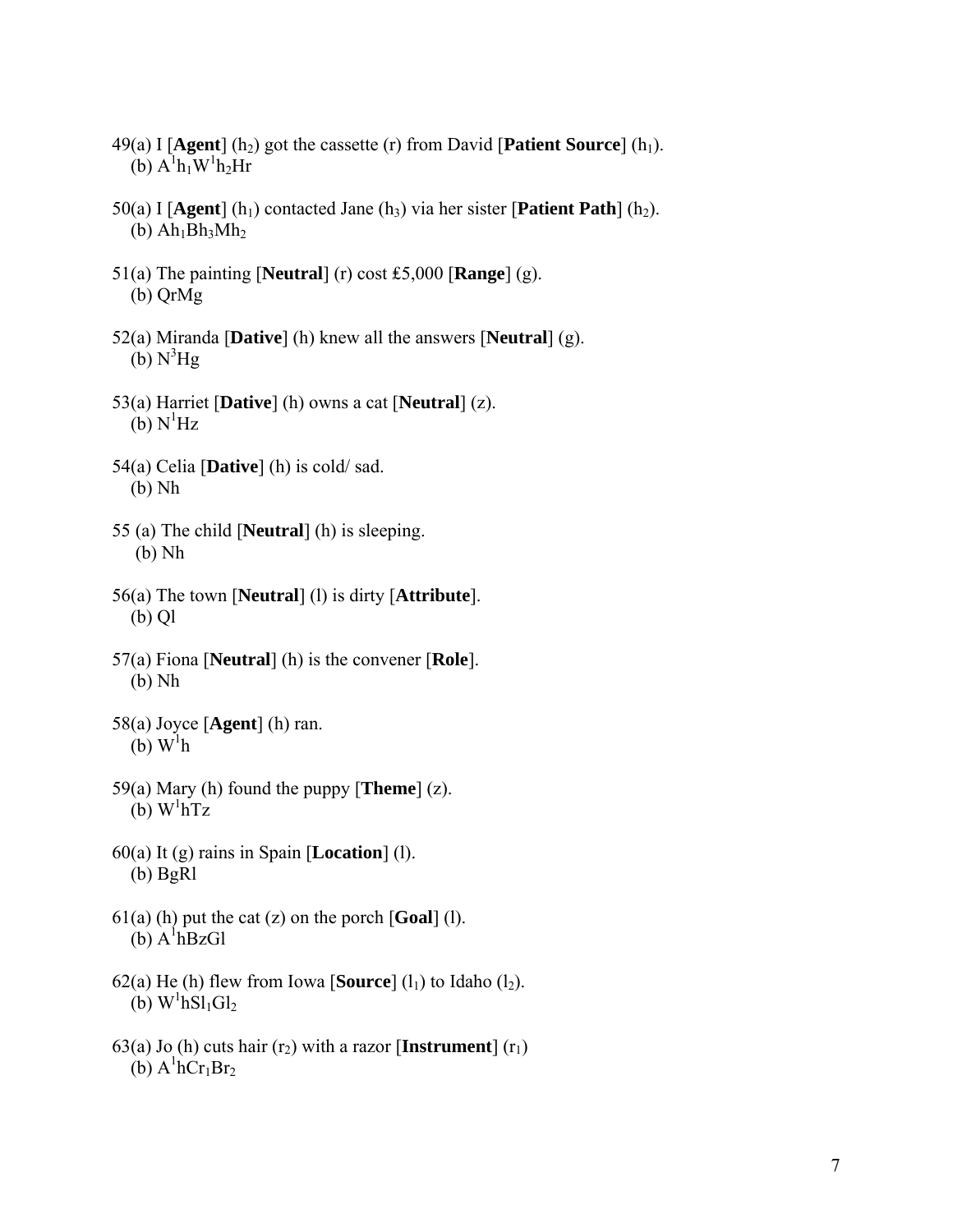- 64(a) Helen [**Experiencer**] (h<sub>1</sub>) heard Robert (h<sub>2</sub>) playing the piano (r). (b)  $W<sup>1</sup>h<sub>1</sub>T[Ah<sub>2</sub>Br]$
- 65(a) The wind [**Causative**] (g) damaged the roof (r). (b) CgBr
- 66(a) The tail (r) of the dog [**Possessor**] (z) wagged furiously. (b) [B[QzHr]]Mk

Quirk et al (1985: 741 – 752) define their posited participants as follows:

- AGENTIVE: "the animate being instigating or causing the happening denoted by the verb"
- AFFECTED: "animate or inanimate which does not cause the happening denoted by the verb, but is directly involved in some other way"
- RECIPIENT: "the animate being that is passively implicated by the happening or state"
- ATTRIBUTE: "the typical semantic role of a subject complement and an object complement"
- EXTERNAL CAUSER: "the unwitting (generally inanimate) cause of an event"
- INSTRUMENT: "the entity (generally inanimate) which an agent uses to perform an action or instigate a process"
- POSITIONER: "the subject may have the role of POSITIONER with intransitive stance verbs … and with transitive verbs related to stance verbs … The transitive verbs are causative and the direct objects that follow them have an affected role. In this positioner role the participant is in control, but the situation is not resultative in that no change is indicated in the positioner during the period in which the situation lasts."
- LOCATIVE: "the place of the state or action"
- TEMPORAL: "[the] time [of the state or action]"
- EVENTIVE: "the noun at the head of the noun phrase (of a subject) is commonly deverbal … or a nominalization"
- PROP *IT*: "[time, atmospheric, and distance *it*] has little or no semantic content"
- RESULTANT: "is an object whose referent exists only by virtue of the activity indicated by the verb"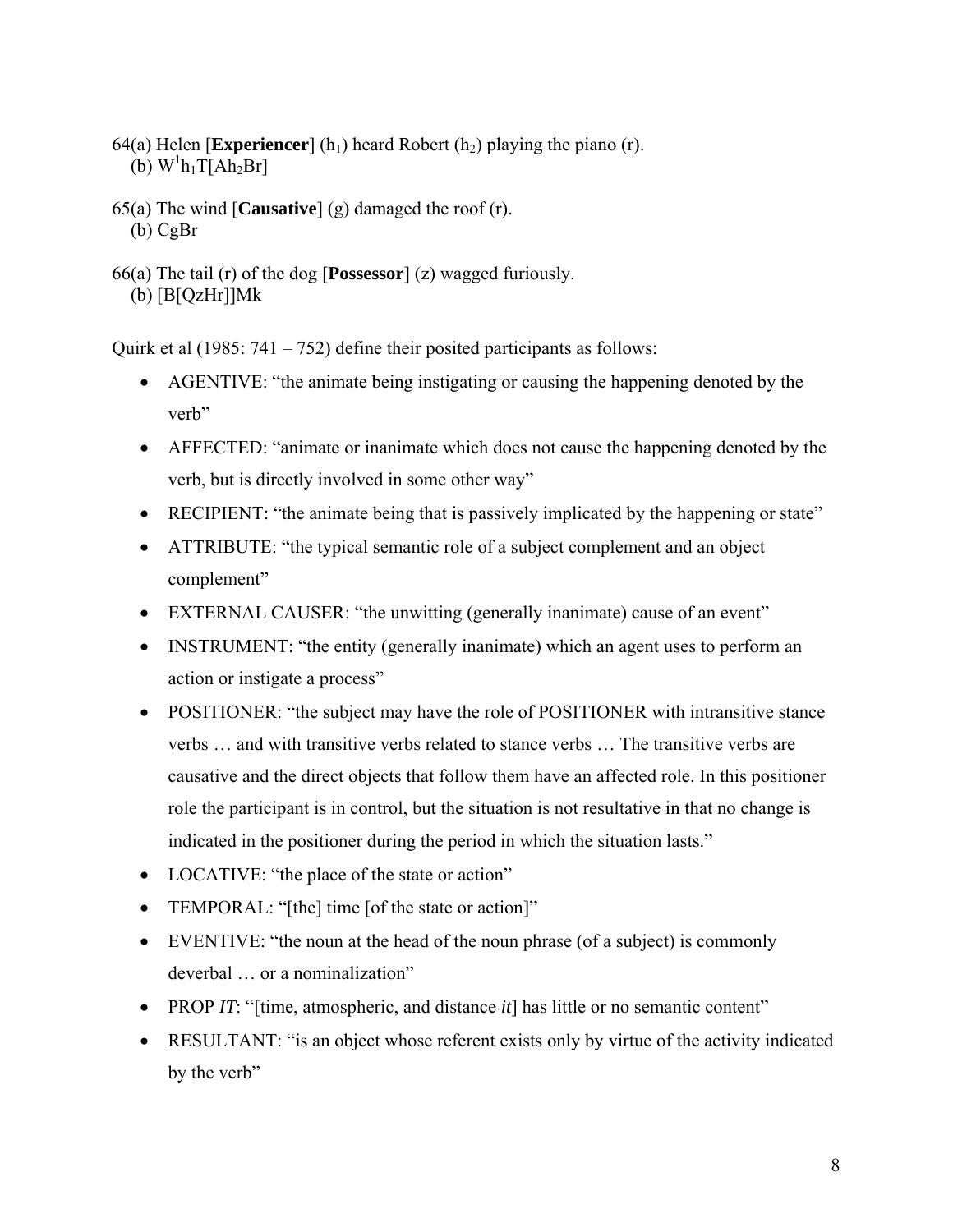• COGNATE: "is similar to a resultant object in that it refers to an event indicated by the verb"

Fromkin et al  $(2003: 192 - 3)$  define their stipulated roles as follows:

- AGENT: "the one who performs an action"
- THEME: "the one or thing that undergoes an action"
- LOCATION: "the place where an action happens"
- GOAL: "the place to which an action is directed"
- SOURCE: "the place from which an action originates"
- INSTRUMENT: "the means by which an action is performed"
- EXPERIENCER: "one who perceives something"
- CAUSATIVE: "a natural force that causes a change"
- POSSESSOR: "one who has something"

On my part I define roles as follows:

 $TABLE 2$ 

|                  | Nonvolitional | Volitional          |
|------------------|---------------|---------------------|
| Nonchange bearer |               | $N = N1, N2, N3$    |
| Change bearer    |               | $W = W^1, W^2, W^3$ |
| Causer           |               | $A = AT, A2, A3$    |

- Direction D (self-explanatory)
- Source S (self-explanatory)
- Goal G (self-explanatory)
- Mediator M (self-explanatory)
- Consequence/ Effect (self-explanatory)
- Reference R (self-explanatory)
- Part P (self-explanatory)
- Possessum H: that which is possessed
- Theme T: physical, emotional, or cognitive stimulus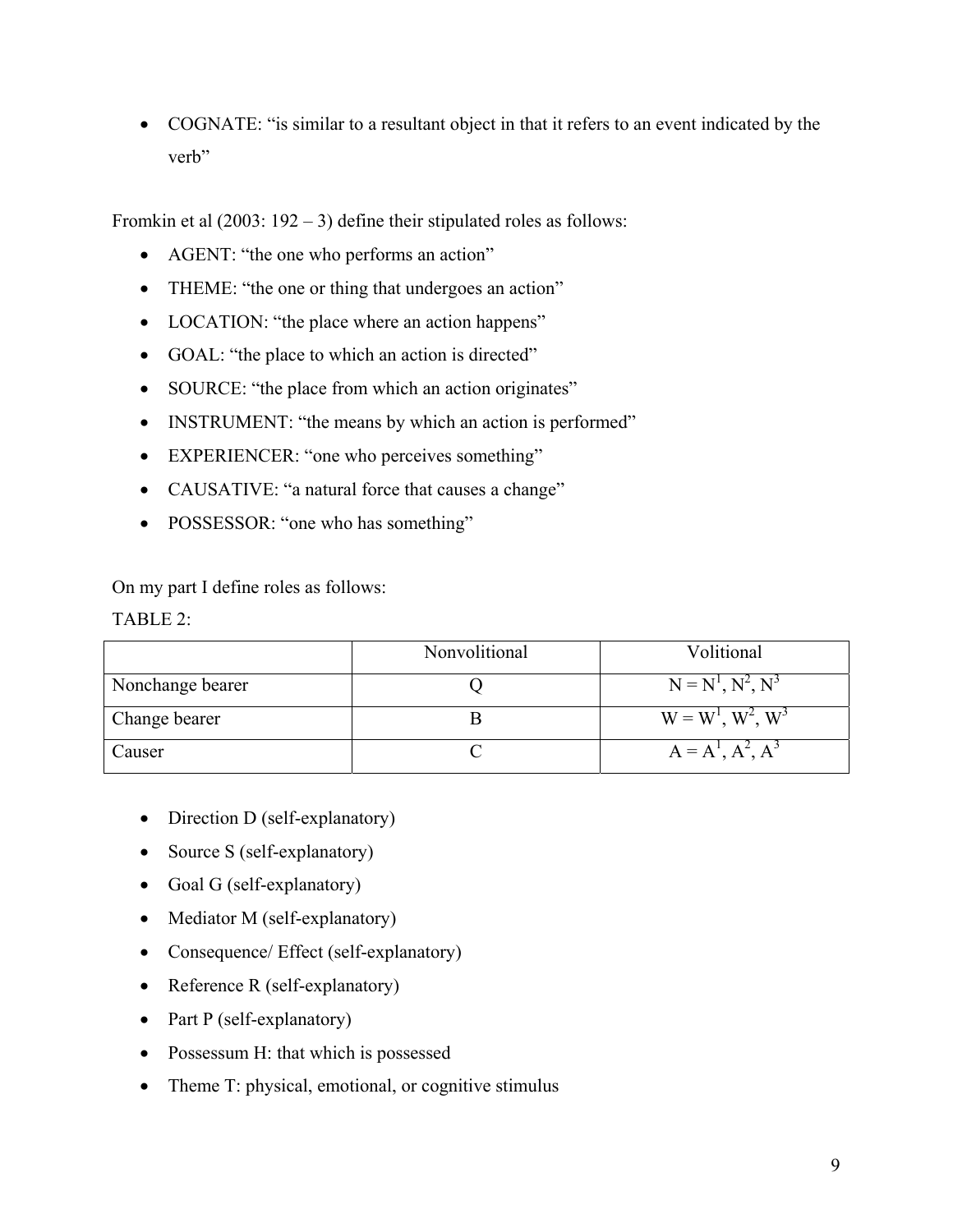Taken as representative of the many versions of semantic role theory including those not discussed here, the Quirkian and Fromkinian versions are defective in three main ways:

- (a) The prop *it* and **cognate** are not language-universal.
- (b) If we take conceptual meaning as a combination of categorial (i.e. entity) and relational

(i.e. role) meanings, then **event**, **locative, and temporal** are not roles but rather entities.

(c) The dichotomy *animate* vs *inanimate entities* is an irrelevant criterion for defining roles.

Consider further examples (67) - (100).

- 67(a) Susan resembles her mother. [Kroeger (2004: 10)] (b)  $Qh_1Rh_2$
- 68(a) John jumped into the well. [Kroeger (2004: 10)]  $(b)$  W<sup>1</sup>h<sub>1</sub>Gl
- 69(a) Fatuma  $(h_1)$  is Ali's boss  $(h_2)$ . (b)  $Nh_1Rh_2$
- 70(a) The rat died. (b) Bz
- 71(a) The cat  $(z_1)$  caused the rat  $(z_2)$  to die. (b)  $Cz_1E[Bz_2]$
- 72(a) The cat  $(z_1)$  killed the rat  $(z_2)$ . (b)  $Cz_1Bz_2$
- 73(a) Ali  $(h_1)$  showed Fatuma  $(h_2)$  a book  $(r)$ . (b)  $A^{1}h_{1}[W^{1}h_{2}Tr]$
- 74(a) The teacher  $(h_1)$  made Ali  $(h_2)$  show Fatuma  $(h_3)$  a book (r). (b)  $A^{3}h_{1}E[A^{1}h_{2}[W^{1}h_{3}Tr]]$
- 75(a) Through Ali (h<sub>2</sub>) the teacher (h<sub>1</sub>) showed Fatuma (h<sub>3</sub>) a book (r). (b)  $Ah_1[Ch_2[Wh_3Tr]]$
- 76(a) Ali  $(h_1)$  made Fatuma  $(h_2)$  open the door (r). (b)  $Ah<sub>1</sub>E[Ah<sub>2</sub> Br]$
- 77(a) The headteacher  $(h_1)$  got the parent  $(h_2)$  to sign the report (r). (b)  $Ah<sub>1</sub>E[Ah<sub>2</sub> Br]$
- 78(a) The bone was given to the dog by the man.  $(b)$  Ah<sub>1</sub> BrGz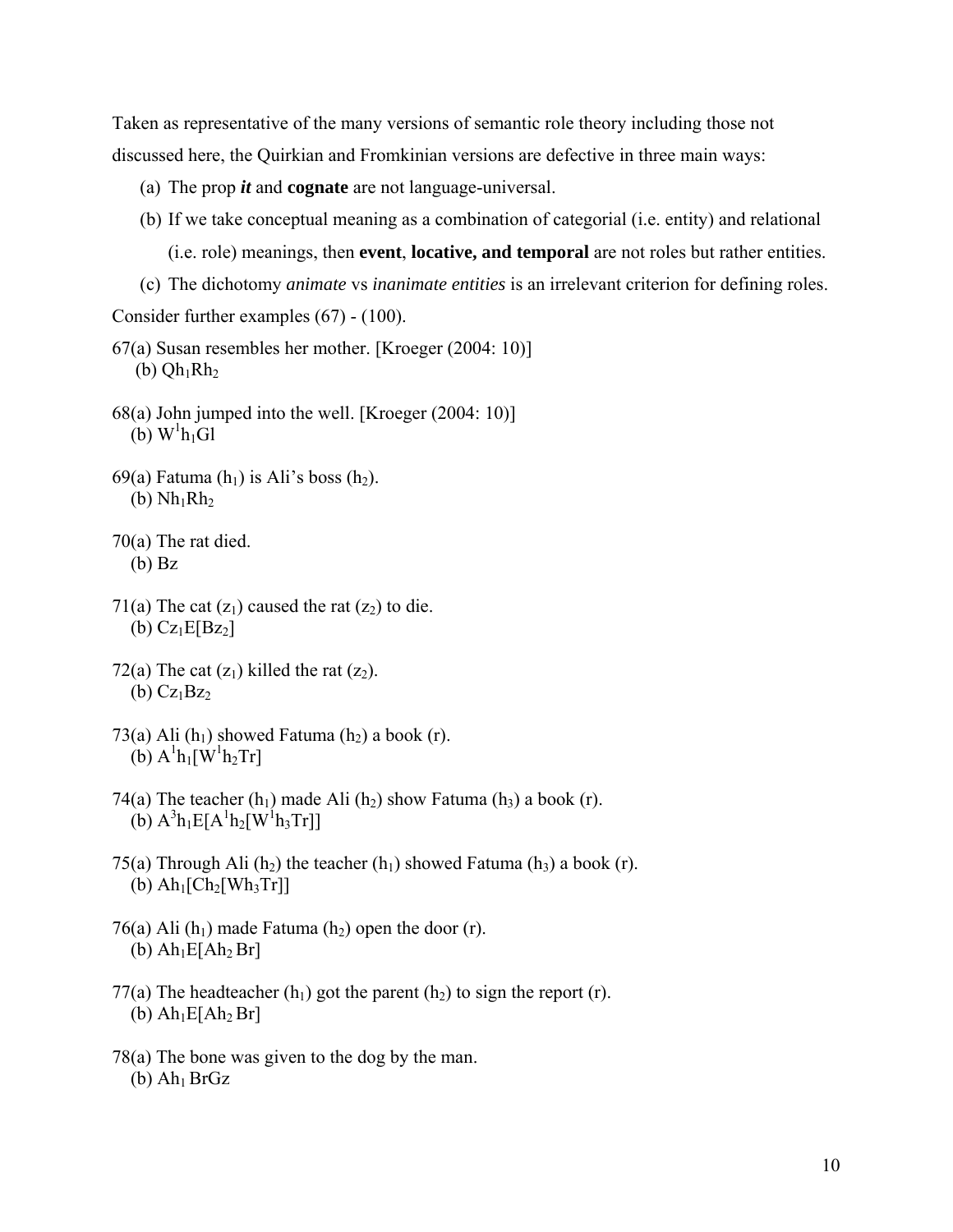$79(a)$  7 is an odd number. (b) Qn

- $80(a)$  Ali (h) knows the theorem (g). (b) NhHg
- $81(a)$  Latex (v) oozed out of the rubber tree (f). (b) BvSf
- 82(a) The potter (h) made a pot (r) out of clay (m). (b) AhErSm
- 83(a) Ali  $(h_1)$  made his daughter  $(h_2)$  go home  $(l)$ (b)  $Ah_1E[Wh_2Gl]$
- 84(a) Ali (h<sub>1</sub>) allowed his daughter (h<sub>2</sub>) to go home (l). (b)  $Ah<sub>1</sub>R[Wh<sub>2</sub>G1]$
- 85(a) Mass is equivalent to energy.  $(b)$  Qg<sub>1</sub>Rg<sub>2</sub>
- 86(a) Fatuma is intelligent.
- (b)  $N^3h$
- 87(a) Ali owns an investment bank.
	- (b) NhHg
- 88(a) The lawyer drafts a constitution.
- (b)  $A^3hEg$
- 89(a) Fatuma represents the bank.
	- (b) NhRg
- 90(a) Ali walks along the river.
- (b)  $W^1hMI$
- 91(a)  $l_1$  is parallel to  $l_2$ .
	- (b)  $Ql_1Rl_2$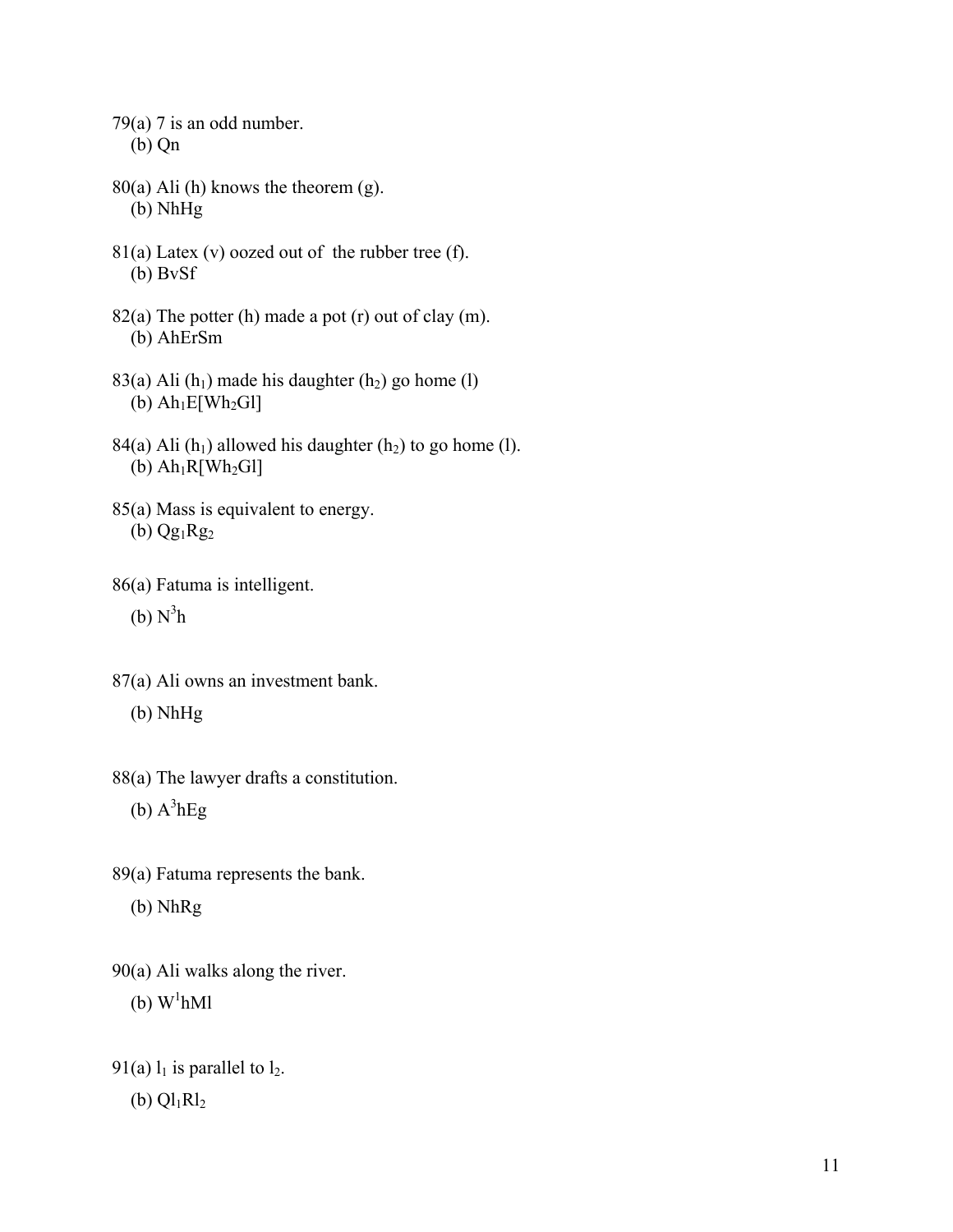92(a)  $l_1$  cuts  $l_2$ .

(b)  $Ql_1Rl_2$ 

93(a) Ali (h<sub>1</sub>) saw a man (h<sub>2</sub>) who was opening the door (r<sub>2</sub>) with a key (r<sub>1</sub>) (b)  $W^1h_1T[Ah_2Cr_1Br_2]$ 

94(a) Ali  $(h_1)$  remembers Fatuma  $(h_2)$ . (b)  $W^3h_1Th_2$ 

95(a)  $h_1$  attacks  $h_2$ .

(b)  $Ah<sub>1</sub>Wh<sub>2</sub>$ 

96(a)  $h_1$  hits  $h_2$ .

 $(b)$  Ah<sub>1</sub>Wh<sub>2</sub>

97(a)  $h_1$  hit  $h_2$  accidentally. (b)  $\text{Ch}_1\text{Wh}_2$ 

```
98(a) Lightning struck h. 
(b) CgWh
```
99(a)  $l_1$  meets  $l_2$ .

(b)  $Ql_1Rl_2$ 

100(a) Ali (h1) hates Fatuma (h2). (b)  $N^2h_1Th_2$ 

Careful examination of the syntactic functions and semantic roles in  $(1) - (100)$  leads to a bridge of semantics to syntax as exhibited in Table 3 using Š, Č, Ă, O, V for subject, complement, adverbial, object and verb respectively.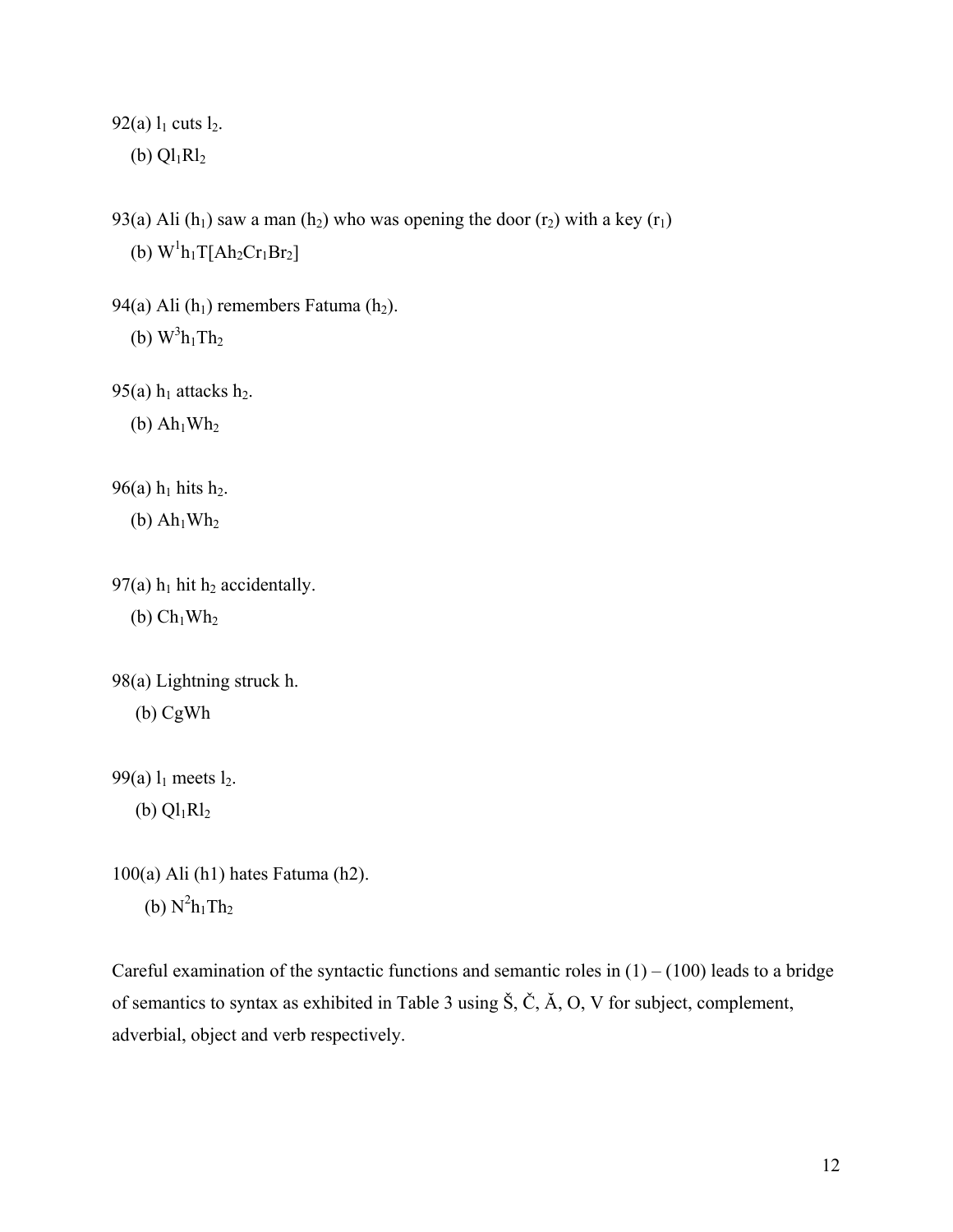| TABLE 3: SEMANTICOSYNTACTIC BRIDGE |  |
|------------------------------------|--|
|                                    |  |

| <b>Semantic Formula</b>                                  | <b>Syntactic Function Pattern</b>                                  |
|----------------------------------------------------------|--------------------------------------------------------------------|
| $[\Omega \epsilon]$                                      | $\langle \check{S}V \rangle \langle \check{S}V\check{C}\rangle$    |
| $[\Omega \varepsilon_1 \Phi \varepsilon_2]$              | $\langle \check{S}V \check{A} \rangle \langle \check{S}VO \rangle$ |
| $[Ce_1 \Omega e_2]$                                      | $\langle \text{SVO}\rangle \langle \text{SVOC}\rangle$             |
| $[C_{\epsilon_1} \Omega_{\epsilon_2} \Phi_{\epsilon_3}]$ | $\langle \text{SVOÅ}\rangle \langle \text{SVOO}\rangle$            |
| $[Ah \Omega \epsilon]$                                   | $\langle \text{SVO} \rangle \langle \text{SVO} \rangle$            |
| [Ah $\Omega \epsilon_1 \Phi \epsilon_2$ ]                | $\langle \text{SVOÅ}\rangle \langle \text{SVOO}\rangle$            |
| [Ah C $\varepsilon_1$ $\Omega \varepsilon_2$ ]           | $\langle \text{SVOO} \rangle \langle \text{SVOÅ} \rangle$          |

To conclude this page, I have identified "domains beyond linguistics" (Larson & Segal (1995)) as domains which, according to academic convention, correspond to the disciplines of logic and mathematics [Domain I], physics and chemistry [Domain II], biology [Domain III] psychology and sociology [Domain IV]. Secondly, I have used volition, change and causation to develop a solution to the problem of defining semantic roles. Finally, having developed a system for semantic formalization, I have arrived at the semanticosyntactic bridge.